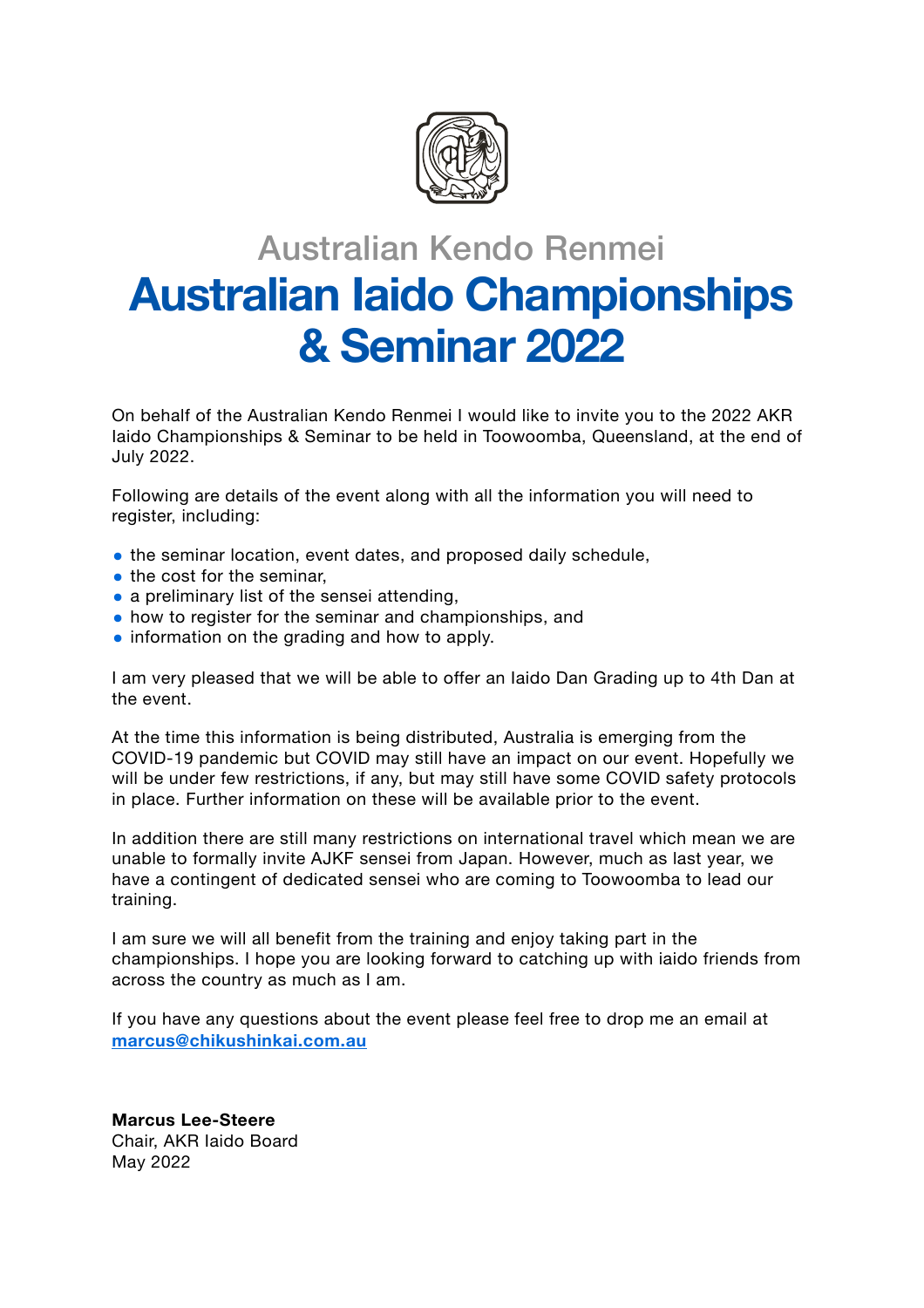

### Location

**Clive Berghofer Recreation Centre**

20 Baker St, Darling Heights QLD 4350

This is a large recreation centre, located in the University of Southern Queensland campus in Toowoomba.

Google Maps link: **<https://goo.gl/maps/5G9yPhow57ea9UTY7>**

#### Event schedule

The Australian Iaido Championships & Seminar runs for three days from Saturday 30 July to Monday 1 August 2022.

| <b>Saturday 30 July</b> | 08:30           | Dojo open                                                               |
|-------------------------|-----------------|-------------------------------------------------------------------------|
|                         | $08:30 - 90:00$ | Grading participants registration                                       |
|                         | 09:00           | Opening speeches and laido Enbu                                         |
|                         | $09:30 - 11:00$ | AKR laido Dan Grading                                                   |
|                         | 12:00 - 17:00   | Australian laido Championships                                          |
| <b>Sunday 31 July</b>   | 08:30           | Dojo open                                                               |
|                         | $09:00 - 17:00$ | <b>ZNKR laido Seminar</b>                                               |
| <b>Monday 1 August</b>  | 08:30           | Dojo open                                                               |
|                         | $09:00 - 17:00$ | Koryu laido Seminar (with ZNKR laido for<br>those not practising koryu) |

Note that on Saturday the schedule is subject to change based on the number of candidates who are attempting a grading.

There will be a lunch break each day and this will be scheduled during the sessions in a way that causes the least disruption to each day's activities.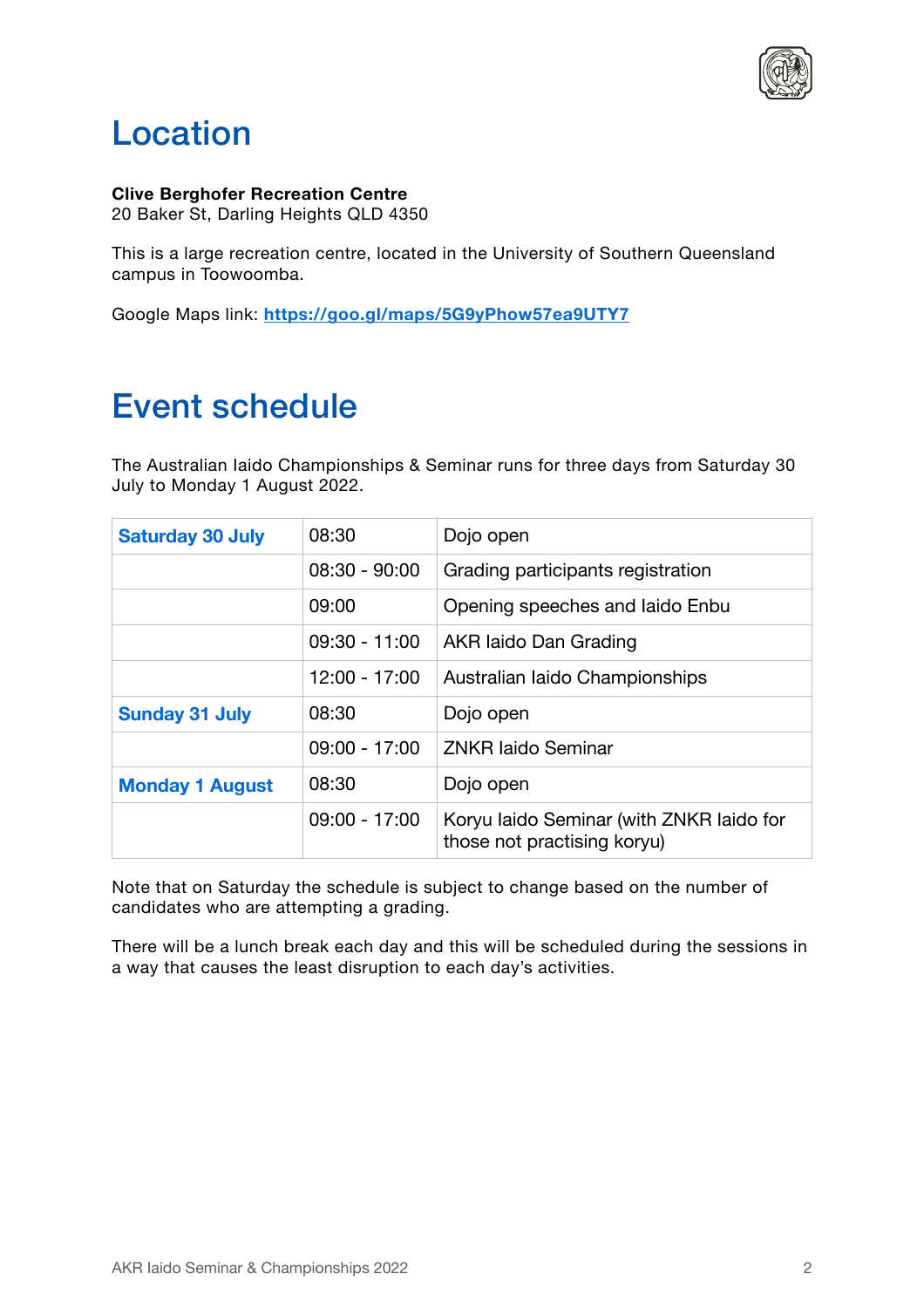

## **Cost**

The event registration fee is \$160. Information will be emailed to participants in July regarding options to purchase a lunch pack for the duration of the seminar.

There is **no option to purchase attendance for a single day**. There is no cost for AKR members who are attending the Grading only.

#### Instructors at the event

The following sensei have confirmed their attendance to support the Australian Iaido Championships & Seminar and will be guiding ZNKR and koryu iaido training across the weekend.

The majority are from Australia but we are very pleased to once again welcome Emiko Yaguchi sensei from Japan.

It should be noted that without the support of these sensei the Iaido Board would not be able to run this event.

| Emiko Yaguchi sensei       | 7 Dan Kyoshi | Japan      |
|----------------------------|--------------|------------|
| Toshiaki Tsukadaira sensei | 7 Dan Kyoshi | <b>QLD</b> |
| Ahloi Lee sensei           | 7 Dan Renshi | <b>WA</b>  |
| Ramon Lawrence sensei      | 7 Dan Renshi | <b>WA</b>  |
| Claire Chan sensei         | 6 Dan Renshi | <b>VIC</b> |
| Russell Lawrence sensei    | 6 Dan Renshi | <b>WA</b>  |
| David Kolb sensei          | 6 Dan Renshi | QLD        |
| Marcus Lee-Steere sensei   | 6 Dan Renshi | <b>VIC</b> |
| Katsumi Kuramochi sensei   | 6 Dan Renshi | QLD        |
| lan Thomason sensei        | 6 Dan        | <b>WA</b>  |

Other sensei may be present during the event.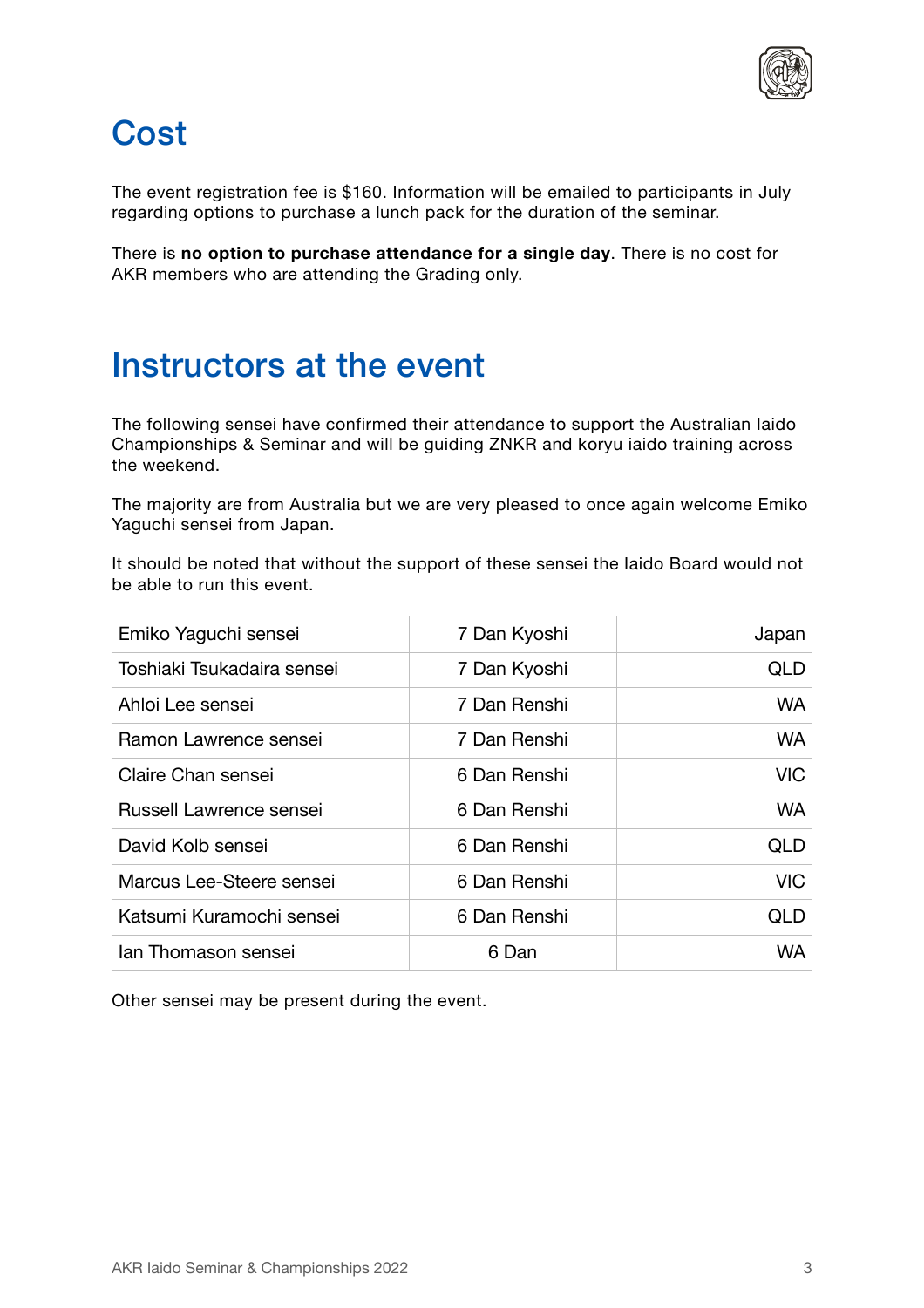

#### Seminar registration

**[Registration is via the online form](https://www.eventbrite.com.au/e/akr-national-iaido-championships-and-seminar-2022-registration-345171977677)** at:

**[https://www.eventbrite.com.au/e/akr-national-iaido-championships-and](https://www.eventbrite.com.au/e/akr-national-iaido-championships-and-seminar-2022-registration-345171977677)[seminar-2022-registration-345171977677](https://www.eventbrite.com.au/e/akr-national-iaido-championships-and-seminar-2022-registration-345171977677)**

You may need to copy and paste the entire link for this to open in your browser.

**Payment is via PayPal or Credit Card** during registration. If you are unable to use either of these methods please email **[marcus@chikushinkai.com.au](mailto:marcus@chikushinkai.com.au)** for more information and assistance.

The **closing date** for seminar applications is midnight **Friday 22 July 2022**.

### **Catering**

There are limited options to purchase food near the venue. You may of course bring your own lunch each day, in addition there will be an option to purchase a lunch pack and details of this will be sent out in early July to all registered participants.

#### Grading applications

A grading will be held for dan grade candidates from 1st Dan to 4th Dan during the morning on Saturday 30 July. There is no kyu grading at this event.

**Grading applications must be submitted via your State Renmei as per the process outlined below:** 

**https://www.kendoaustralia.asn.au/content/?page\_id=2830** 

T**he process must be strictly adhered to** in order to be examined. Failure to comply with this process will result in a candidate NOT being eligible to grade on the day.

The **closing date** for completed applications to reach the AKR is **28 June 2022**. No late applications will be considered.